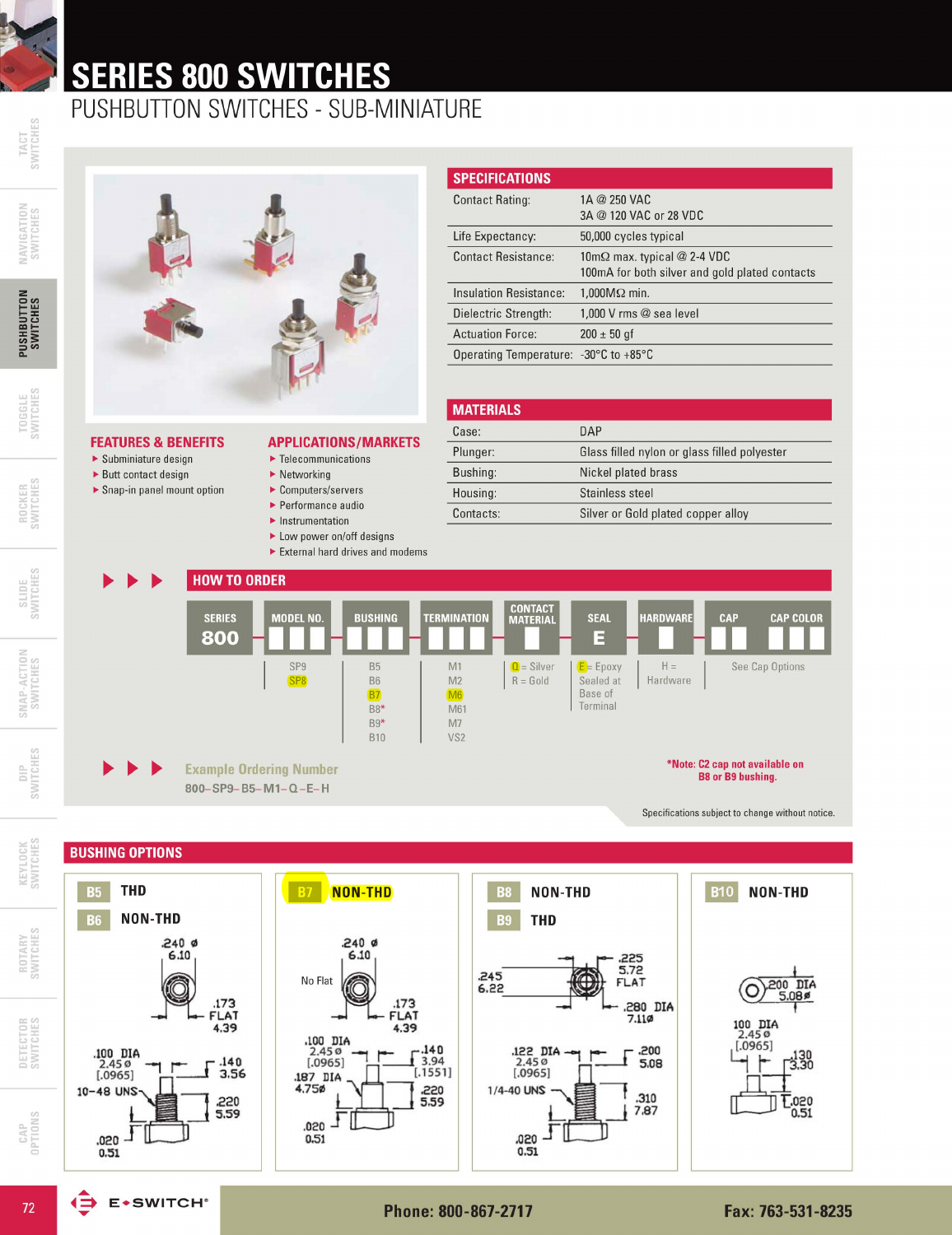## **SERIES 800 SWITCHES**

PUSHBUTTON SWITCHES - SUB-MINIATURE